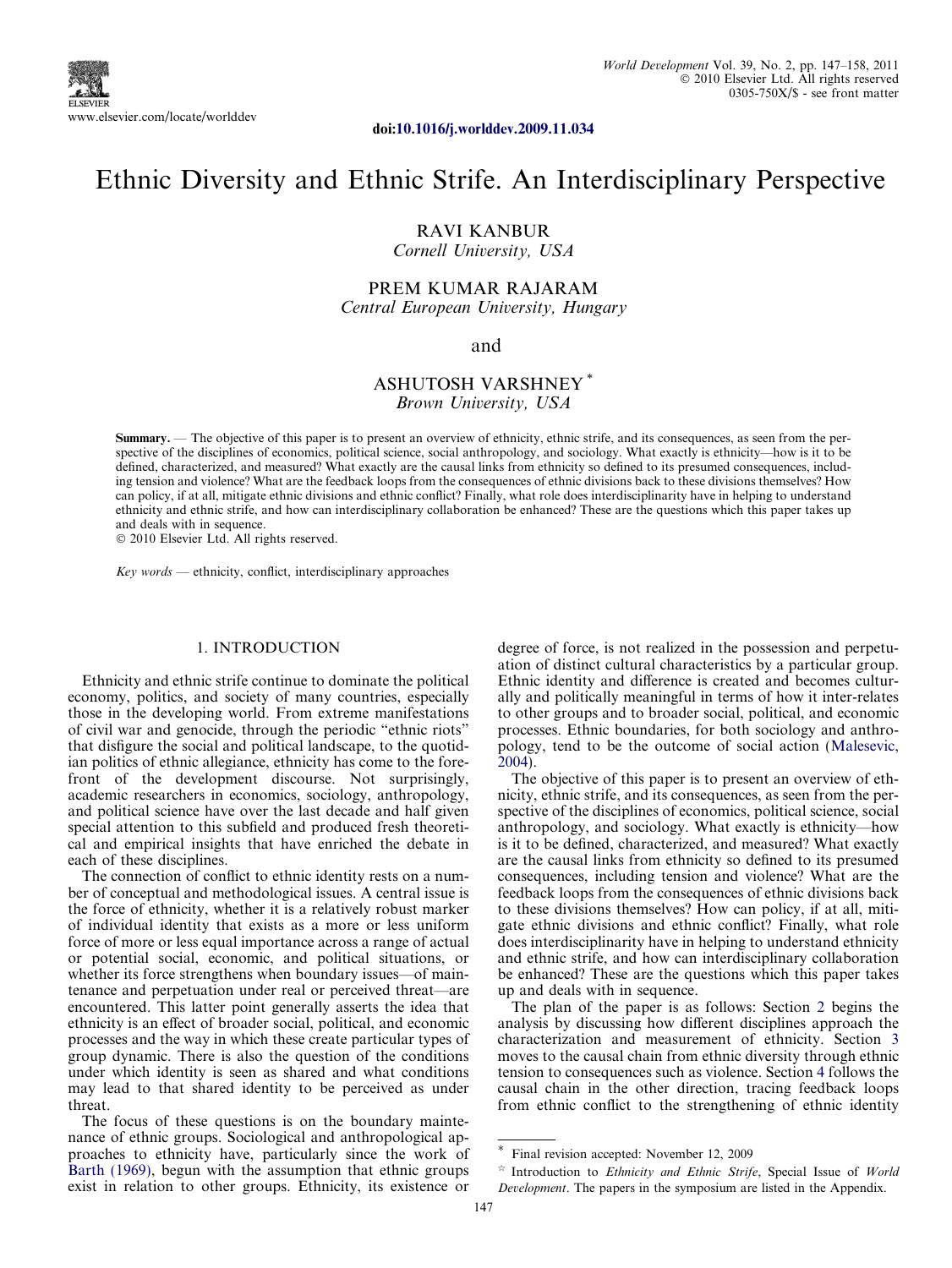itself. Section 5 addresses the question of what, if anything, public policy can do to address the problem of ethnic division and ethnic tension. Throughout this paper, we draw on the insights and approaches of economics, political science, social anthropology, and sociology, noting the similarities, differences, and complementarities of the different perspectives. Section 6 draws together the benefits of interdisciplinarity and considers how it could best be advanced. Section 7 concludes.

# 2. ETHNICITY: CHARACTERIZATION AND MEASUREMENT

Individuals have many observable characteristics—height, weight, race, language, religion, nationality, residential location, occupation, income, wealth, education, membership of a club, and so on. Individuals with the same characteristics, or set of characteristics, can be thought of in purely descriptive terms as a grouping. Under certain conditions, certain groupings could potentially have social, political, and economic salience. Our focus is on groups formed out of commonalities of race, language, religion, or combinations thereof, at different locations. Hindus and Muslims in Ahmedabad are two such groups, as are the Yoruba and Hausa in Nigeria. We refer to such groups as "ethnic groups."

There is plenty of evidence of close networks within ethnic groups, which take on social and economic dimensions. <sup>1</sup> The presence of different ethnic groups may be associated with ethnic tension, and a failure of collective action detrimental to the wellbeing of both groups and of society at large. But not necessarily. Our task is to examine the conditions under which ethnic grouping translates into ethnic tension, and thence into failure of collective action and possibly violence. Apart from the analytical and intellectual challenge this poses, such an examination is important because it could help in the design of public policy to contain and manage ethnic tension.

In order to begin the analysis of ethnicity and ethnic strife, we need definition, characterization, and measurement of ethnicity. How do various disciplines, or scholars, understand the concept of ethnicity? How do they measure it? Indeed, some might ask: can it be measured at all? Two different types of issues are involved here. The first has to do with whether ethnicity should de defined broadly or narrowly. The second is how malleable ethnic identity is, and what malleability might do to its measurement.

The classic text by [Horowitz \(1985\)](#page-10-0) makes the case that the conventional interpretation of ethnicity as connected only to language or race is much too narrow. Horowitz argues that ascription—connection to birth—is the primary, if not the only, criterion. Seen this way, religion, caste, tribe, race, and language are simply different forms of ethnicity, which is viewed by Horowitz, and many others, as an umbrella term. Though in some societies religion is a matter of choice, in most societies religious identity is given at birth. Similarly, people can in principle move from one linguistic community to another, but in most societies, the first language—or "mother tongue"—lasts through a lifetime. Race, tribe, and caste are generally understood to be quite inflexible. Anthropologists have argued that this inflexibility stems from the repetition of custom and ritual, often backed by the state that creates an ideology of their inflexibility and salience [\(Dirks, 2001;](#page-10-0) [Mafeje, 1971; Mamdani, 1996](#page-10-0)). [Horowitz \(1985\)](#page-10-0) and others argue that class is different from ethnicity because movements across class boundaries are relatively more common. In contrast, the sociologist Stephen Steinberg argues that those traits commonly recognized as ethnic may be class-based: he argues that many cultural attributes attributed to ethnicity may be rooted in class difference [\(Steinberg, 2001\)](#page-10-0).

But how much does birth determine? Are ethnic categories also to some extent a matter of choice? Here two types of debates have been central. The first was between essentialists and instrumentalists in the 1960s and 1970s. The second debate was launched by constructivists in the 1980s and 1990s.

By now, constructivist views of ethnic identity have captured the intellectual mainstream.<sup>3</sup> Several identity categories are given to each of us at the time our birth: only some are relevant at different points in life. What our identity at any given point is, how its intensity changes, or how it gives way to another identity altogether—these are determined, or "constructed"—by institutions, historical epochs, economic endowments, demography, and politics ([Laitin, 1998](#page-10-0)). In other words, identities are indeed malleable, but not infinitely so, calling upon us to analyze in detail the interplay between different forces that shape group identity [\(Taylor, 1994\)](#page-10-0).

Ethnicity is thus at least partly produced by techniques of classification and categorization. The sense of shared traits and communal identity which allows the passage from individual identity to group identity and back again is a second order phenomenon. That is, it is the result of broader organizing techniques that employ tools such as census categories to organize populations ([Anderson, 1991; Barth, 1969; Hirschman,](#page-9-0) [1987\)](#page-9-0). A related concern is the interplay of individual identification and external classification, focusing on institutional and organizational, pedagogical and disciplinary, techniques that structure and orient individual forms of self-classification allowing their aggregation into broader group classifications ([Brubaker, Loveman, & Stamatov, 2003\)](#page-9-0). The focus then is on the processes of categorization and on the meaning and consequences that this has for political, social, and economic governance ([Williams, 1989](#page-10-0)).

The idea that ethnicity is a result of classification leads scholars to the study of practices of classification, particularly those employed by the state. This Foucaultian method has not however always been sensitive to the idea that techniques of rule imposed by the state do not simply overwhelm individuals and groups. Rather, individuals and groups receive, respond to, and sometimes re-work state power [\(Li, 1999](#page-10-0)). Ethnic categorizations formulated at the national scale may play out differently at local scales. Other cultural, political, and economic dimensions come into play when people encounter the disciplinary and pedagogical power of state institutions. Classificatory practices designed to impart conceptions of ethnicity are not then simply received at the local scale but are reworked in relation to local political, economic, and social dimensions. A focus on the way that state classificatory practices are received, and responded to, at the local scale shifts somewhat the analysis away from a focus on governmental practices to local mechanisms. The telling issue becomes the analysis of when and why people interpret social issues in ethnic terms. The focus in sociology and social anthropology on the way in which ethnic identity is formed through boundary maintenance in relation to other groups and processes leads to a series of questions about the relation of bestowed population categories to socio-political dynamics at the local level. The focus here is on how ethnicity arises as an effect or consequence of broader dynamics. Important as this approach is to contextualizing ethnicity and the consequences of ethnic division to a broader spectrum of social processes, a concern is that the approach fails to take into account how ethnicity may serve a cognitive purpose as a means of interpreting, framing, and understanding experience ([Brubaker](#page-9-0) et al., 2003).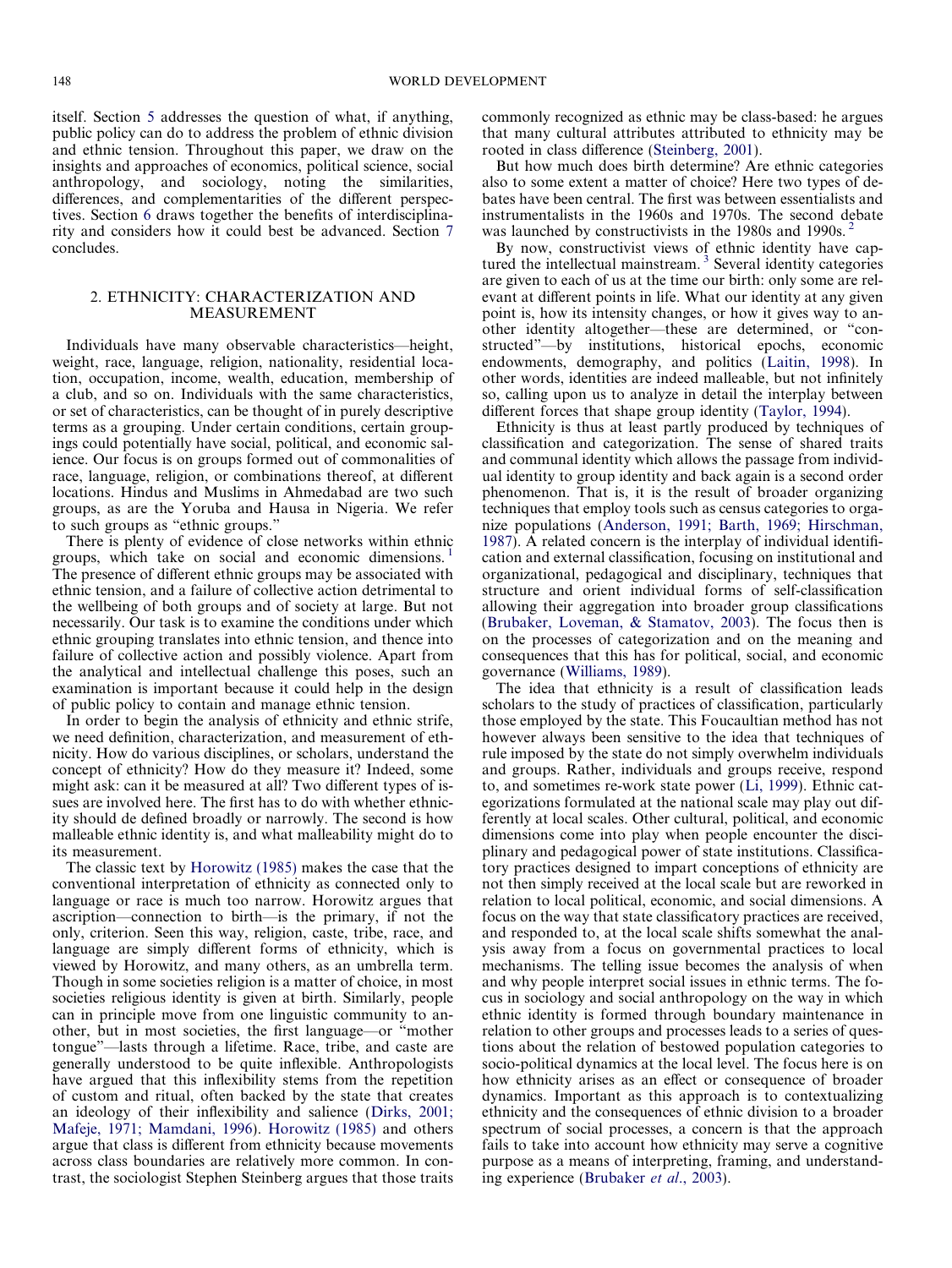In sum, the attempt in sociological and social anthropological approaches to render ethnicity relational and dynamic, to understand it as a social process, is important in locating ethnic identity in the broader contexts of its historical and social development. A tendency, though, may be to overly emphasize group dynamics and group ontologies to the extent that the ways in which individuals relate to ethnicity—or other markers of identity—as a means of responding to different processes is sometimes marginalized. This is not to privilege an autonomous individual in a social vacuum. [Brubaker](#page-9-0) et al. (2003) focus not on the individual as self-sufficient source of his or her identity, but on how identity and cognition arise socially, through the "socially shared understanding of social objects" (Brubaker et al.[, 2003, p. 52](#page-9-0)).

Taking a particular definition of ethnic boundaries, how do we characterize and measure ethnic diversity? The issues that arise in formulating a theoretically satisfying measure can be illustrated with the important case of the index of ethno-linguistic fractionalization (ELF) index, which has been deployed to measure ethnic diversity. In [Easterly and Levine \(1997\)](#page-10-0), which can be said to have ignited much of the recent economics oriented quantitative literature, the index is simply the probability that two randomly drawn individuals from the country (say) belong to two different groups. This can be written as:

$$
ELF = 1 - \sum_i s_i^2,
$$

where  $s_i$  is the share of group i in the total population. This index was applied to a 40 year old compendium of the world's language groups constructed by Soviet linguists and anthropologists, the Atlas Narodov Mira. [Easterly and Levine](#page-10-0) [\(1997\)](#page-10-0) then sought to discover whether this index was correlated with outcomes such as economic growth. On the whole, they found a negative and statistically significant correlation. The basic strategy was applied by much of the subsequent economics literature (see [Alesina and La Ferrara \(2005\),](#page-9-0) for a survey).

Critiques by economists of the ELF approach have focused on issues like missing data for certain countries, or whether the particular index is appropriate. <sup>4</sup> For example, ELF as defined above implies that fractionalization is greater when there are 100 equally sized groups than when there are two equally sized groups. If fractionalization is taken as tantamount to tension, then these features should give us pause, and alternative ways of combing group population shares, to measure "polarization" have been suggested in the economics literature (see, e.g., [Bossert, Pattanaik, & Xu, 2003; Esteban & Ray, 1994;](#page-9-0) [Montalvo & Reynal-Querol, 2005\)](#page-9-0). But all of these have taken as given the basic classification to which the index is applied.

In political science, a powerful critique of the ELF approach has emerged, influenced in part by constructivist insights ([Chandra, 2006; Posner, 2004a, 2004b\)](#page-9-0). Three critiques, which focus not so much on the index but on the underlying classification, challenged the relevance of the ELF index for measuring ethnic diversity or fractionalization. First, the most significant ethnic identities in a society are not always based on language. Tribe, race, caste, or religion could be the more important basis for ethnic identification. In India, on the whole, religion has been a stronger determinant of group identity than language. In Nigeria's Yorubaland, tribe has been more salient than religion or language [\(Laitin, 1986](#page-10-0)).

Second, the ELF index not only does not capture different dimensions of identity (let us say, linguistic and religious) but also does not say anything about whether the dimensions cumulate or intersect. In Sri Lanka, the Sinhalese and Tamils are not only divided by language, but also greatly, if not entirely, by religion. In Indonesia, the Chinese and pribumi ("sons of the soil") are divided by religion and race, but not language. Muslims and Hindus in many parts of India are divided by religion but united by language. The Sri Lankan case is one of cumulative differences, the Indonesian and Indian of crosscutting differences. Cross-cutting differences might on the whole be more manageable than the cumulative ones.

Third, constructivist accounts of identity formation make it abundantly clear that while identities do not normally change in the short-run, alterations are quite possible in the medium to long run. Two types of changes have often been noted. The relative salience of the different dimensions of identity is often transformed in response to serious changes in political institutions, laws or economic conditions. In India, language was a significant basis of ethnic politics in the 1950s. After each major linguistic group was given a state of its own in the Indian federation, language ceased to be a salient and divisive issue in Indian politics. One can also show that in many cases, group identities—not simply the salience of different dimensions of a group's identity—are fundamentally transformed as a result of a public policy, state behavior, or transformative "exogenous" shocks. Via public schools and conscription armies, peasants were turned into Frenchmen over several decades after the French Revolution [\(Weber,](#page-10-0)  $1976$ .

In short, a linguistically based conceptual division made in the 1950s, even if right for that period, is not necessarily a good predictor of identities in the 1980s and 1990s. That is too long a stretch to assume stability of identities. The stability is to be demonstrated, not assumed. The negative correlation discovered between the ELF index and economic growth rates may, thus, be difficult to interpret.

Have the constructivist insights only led to criticisms? Is constructivism as a theoretical device amenable only to qualitative empirical research a la [Anderson \(1991\)](#page-9-0) and critique, or can its theoretical potential be also meaningfully deployed in quantitative measurement? A creative shadow of this question looms over some new attempts to marry positivism and constructivism. Especially in relation to assessing its impact on conflict, some new ways of measuring ethnic diversity, consistent with constructivist critiques, are currently under way ([Wimmer, Cederman, & Min, 2009](#page-10-0)).

## 3. ETHNIC DIVERSITY AND ITS CONSEQUENCES

The daily life of families, neighborhoods, regions, and countries is influenced by ethnic divisions. At the national level, politics in many, if not all, parts of the world, is often structured along ethnic lines, with major political parties representing different ethnic groupings. We have already pointed to the finding that there might be a negative association between ethno-linguistic fractionalization and economic growth. At the local level, too, it is quite possible for politics to be influenced by ethnic divisions. It has been shown that local supply of public goods is adversely affected when the population is ethnically heterogeneous [\(Alesina, Baqir, & Easterly, 1999; Miguel &](#page-9-0) [Gugerty, 2005\)](#page-9-0).

Group violence, riots, and civil war are the most extreme manifestation of the consequences of ethnic divisions. A large literature shows the positive association between ethno-linguistic fractionalization and the probability of civil war (Collier et al[., 2003;](#page-9-0) also see [Kalyvas, 2006\)](#page-10-0). There is also a substantial literature on ethnic riots (Berenschot, this symposium; [Brass, 1997; Davidson, 2008; van Klinken, 2007;](#page-9-0)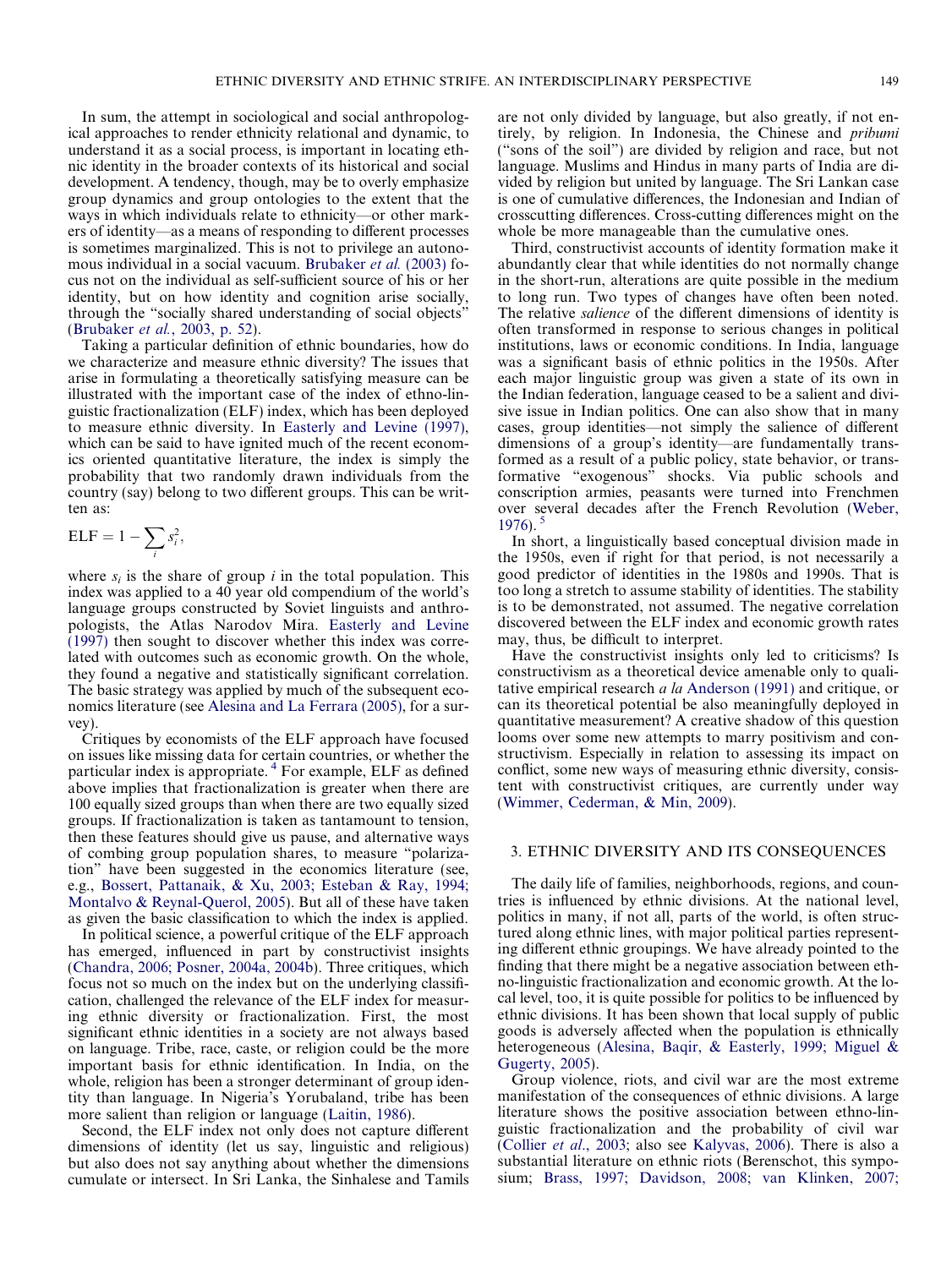[Varshney, 2002, 2008; Wilkinson, 2005](#page-9-0)). But a key point to note is that very often, even perhaps as a rule, ethnic divisions do not lead to violent consequences [\(Fearon & Laitin, 1996\)](#page-10-0). <sup>6</sup> A comparative perspective is thus needed to understand what differentiates those cases with violent outbreaks and those cases where violence does not break out. An important hypothesis is that a thick weave of associational life that knits together ethnic groups is what prevents the outbreak of violence and riots ([Varshney, 2002\)](#page-10-0). At the same time, politicians, local, and national, who use ethnic divisions to mobilize support can cause divisions to sharpen and make them more prone to violence.

A central point in drawing a causal link from ethnic diversity to outcomes such as violence is that we must be careful not to attribute more to diversity than is warranted. This over-attribution can happen for several reasons. First, if there are feedback effects from outcomes to ethnicity and ethnic diversity (e.g., as violence sharpens ethnic identification, or changes the character of neighborhoods through migration) then "simultaneity bias" can lead to a ascribing a bigger impact of diversity than appropriate. Second, if ethnicity and ethnic diversity are, in and of themselves, the product of factors other than the consequences—for example if it is the result of a long history of colonial attempts to classify the population, the better to control it—then in a fundamental sense ethnic diversity is only the proximate cause of violence. The ultimate cause is the colonial project, and beginning with the ethnic diversity measure may divert from a deeper analysis. Third, if ethnic tensions and violence are caused by some third factor—the lead example being social mobilization by political entrepreneurs who simultaneously raise ethnic awareness and mistrust while at the same time fomenting interethnic violence—then attributing causality to ethnic diversity is misplaced and misleading. The different disciplines are of course aware of these issues, but they are perhaps given different weights, and are addressed differently.

The economics literature, in particular the dominant part of it which uses cross-country econometric analysis to investigate the link between ethnic diversity and consequence such as economic growth, uses well known econometric techniques to address the above issues. A thorough account is provided in [Alesina and La Ferrara \(2005\).](#page-9-0) Thus, for example, in regressions explaining cross-country variations in economic growth, they use not only the ELF measure (and variants thereof) as an explanatory variable, but also other "standard" economic variables such as schooling, financial depth, regional dummy variables to separate out regional effects, period dummy variables to account for possible historical effects, and variable such as "assassinations" to measure the general political climate. They also use "seemingly unrelated regressions" methods to address common but unobserved factors that might affect the estimated influence of the fractionalization variable.

The literature on this is by now veritably large, and many other variants and corrections have been tried. The bottom line consensus seems to be that fractionalization affects growth negatively. But there are further twists to this story that the economics literature considers. Thus, for example, [Collier](#page-9-0) [\(2000\)](#page-9-0) shows that the negative effects on growth are present only in non-democracies. One issue is that since democracies are generally richer, is this just capturing a tendency for richer societies cope with diversity better? This high correlation between income and democracy makes specific attribution to each difficult, and of course the mutual causality between these two is another complication.  $\overline{'}$  [Alesina and La Ferrara \(2005\)](#page-9-0) draw two conclusions from their regressions: "Overall, the effect of income seems more robust and more precisely estimated than the effect of democracy," and "rich democracies are more capable of 'handling' productively ethnic diversity," but they also add the caveat that "It may be the case that racially fragmented societies that choose democratic institutions are also those in which ethnic cleavages are less deep and/or the power distribution of groups is such that none can impose non-democratic rule." <sup>8</sup>

It is in these caveats of the careful econometric work that we begin to see the complementary strengths of other disciplines that focus more directly on the causal mechanisms, and study individual cases in great detail. In political science, for example, particular attention is paid to the nature of the state. The relationship between ethnic diversity and violent conflict riots, pogroms, genocides, civil wars—has been a significant research theme in political science for years. The central claim is not that in and of itself, as indicated above, ethnic diversity promotes violent conflict. Rather, it is normally argued that the link between ethnic diversity and violence is mediated by the state, political, and civil institutions.

In modern times, the state is, in principle, a neutral institution, to which is assigned the task of maintaining peace and order. The state, however, does not often do what it is supposed to do, favoring instead one ethnic community, especially the majority community, over the others. Such majoritarianism often breeds violence.

There are several ways in which the state can provide security and protection to the minorities. Political science has debated the institutional alternatives for quite a long time. Arend Lijphart was the first to respond concretely to an insight, originally ascribed to [Mill \(1990\),](#page-10-0) that political institutions appropriate for homogenous countries were not easily transferable to multi-ethnic or multi-religious societies. A first-past-the-post and winner-take-all polity may permanently aggrieve minorities, generating rebellions and secessions. On the basis of the historical experience of four smaller European democracies—the Netherlands, Switzerland, Belgium, and Austria[—Lijphart \(1977\)](#page-10-0) argued that consociational democracies, not Westminster-style majoritarian democracies, were the foundation of social peace and political stability in societies with substantial ethnoreligious tensions. Winners do not take all in consociational systems. The polity is based on proportional representation, not first past the post; minorities are given a pre-assigned share of political power; a minority veto is guaranteed on key cultural matters, including schools, language policy, and religious practice.

A great deal of literature critical of the universal ambition of the consociational theory has emerged over the last three decades. The key criticism is that the success of consociational democracy is based on some specific conditions that the four smaller European democracies shared. Consociationalism cannot be successfully transferred to all multiethnic societies. [Horowitz \(1989\)](#page-10-0) suggests that making acquisition of power dependent some proportion of minority vote, in addition to a majority or plurality vote overall, may be a better way to integrate minorities. Assigning them specific shares in positions of power would only freeze minority and majority identities for ever, a situation not always conducive for peace. Horowitz called his proposal "vote pooling."

Other analyses suggest that the mediating institutions do not have to be strictly part of the state. In multi-party systems, political parties, including those in the opposition, can be inclusive, if they build cross-ethic coalitions. Similarly, it has been argued that integrated business associations, professional associations, and trade unions can promote peace at the local level, even when the larger national atmosphere is not conducive to peace [\(Varshney, 2002\)](#page-10-0). The institutional thinking in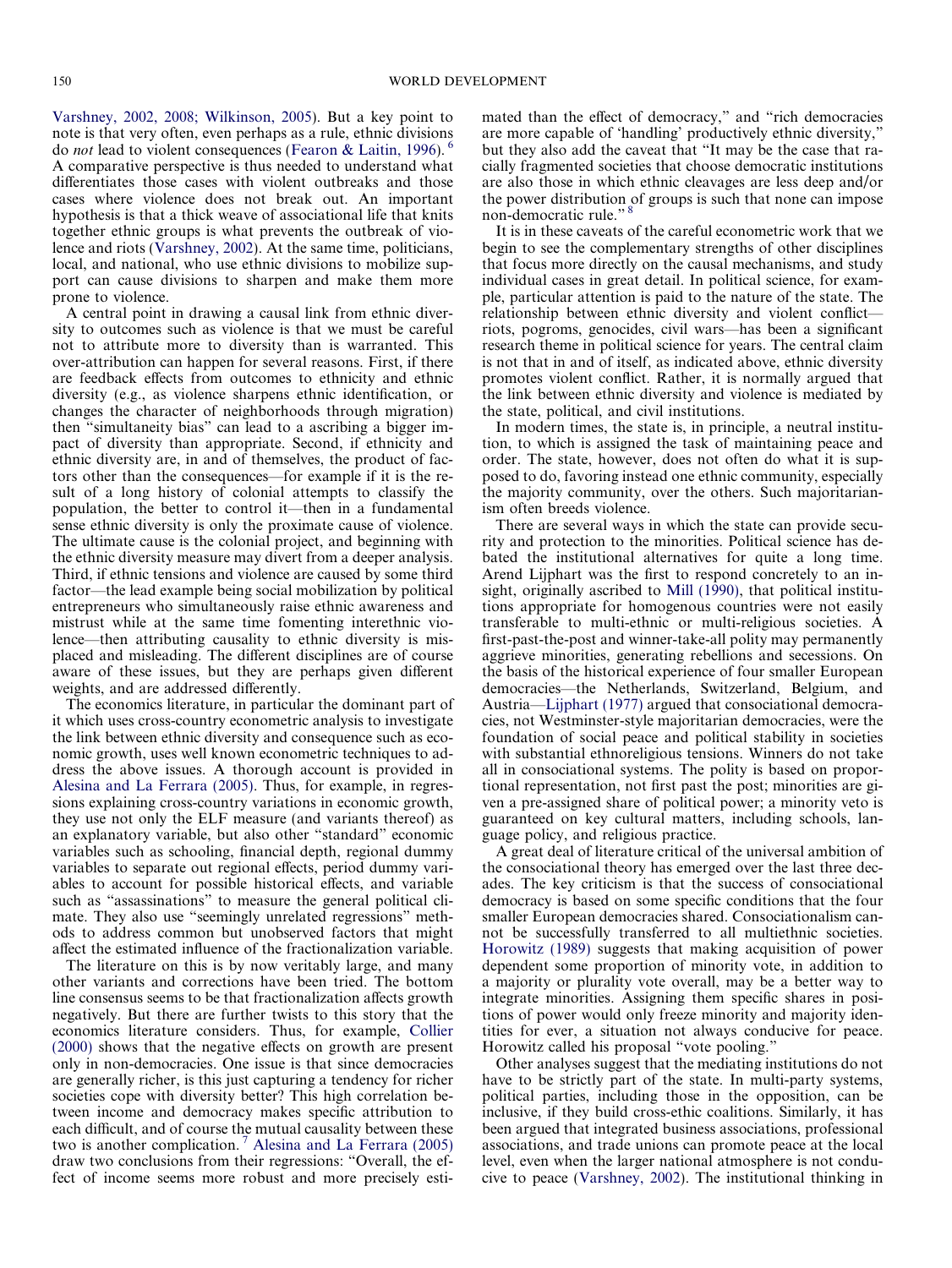political science goes all the way down to the local institutions that can contain tensions and preempt, or reduce, ethnic violence.

The anthropological and sociological literature also takes the state as a key entity that interacts with, and even creates, ethnic divisions and ethnic tension. If boundaries of ethnic groups are a result of the way that state classificatory strategies interact with local structures, and shared local cognitive mechanisms and local institutions, then a study of the connection between ethnic boundaries and strife must involve also the analysis of local dimensions. One important consequence is that macro explanations of ethnic conflict do not always travel well. The causal connection between ethnic identity and ethnic strife should involve some study of the constitutive meanings of ethnicity at particular spaces. What are the economic, political, and social dimensions that come into play in the establishment of ethnic identity as a particularly useful or powerful category? Such dimensions, be they political, economic, cultural, or cognitive, are themselves multiply constituted across different scales. Religious feeling at a particular local site may be influenced by transnational forces and the institutions that mediate and orient these. The focus on the multiple constitution of identity should not stall analysis or fetishise the local. It should lead to the analysis of a broad spectrum of local, global, and regional institutions and processes. The "local" is influenced and produced by the play of economic, cultural, and political forces that connect the local to a variety of scales.

The focus on ethnicity as a cognitive frame for interpreting and understanding broader phenomena involves a study of the ways in which ethnic feeling is framed and transmitted in social spaces. Treating ethnicity as a cognitive frame—a means by which social phenomena are interpreted and understood in ethnic terms—involves thinking through how shared ideas about ethnicity in social space are constituted not simply at the individual or local level. Rather, ideas and frames of understanding that are the basis from which ethnic cognition arises are constituted across different scales.

The way in which violence or the provision of public goods, to take two very different examples, relates to ethnic identity may be analyzed by looking at how both are affected by broader forces. State provided public goods such as education are often not neutral, but may be part of strategies of establishing the authority of a state over a population. Alternative means of education, including the provision of private or community religious or ethnic schools funded by transnational networks may arise as a means of countering that assertion of state authority. Such transnational networks themselves provide fodder for cognitive frames. The state is not necessarily the primary actor in the regulation and management of ethnic identity and ethnic division. Counter-authorities exist, and the provision of alternative public goods is a way both of addressing the state's authority to manage and govern groups and to assert an alternative structure of authority over groups.

To summarize, while all disciplines have tried to understand the causal link between ethnic diversity, ethnic tension, and consequences such as violence, supply of public goods and economic performance, economist have tended to take a more aggregative, cross-country view, attempting to explain broad variations in outcomes such as economic growth through broad variations in ethnic fragmentation, while attempting to control for other factors, using data on a large number of countries. The central finding, that fragmentation weakens economic performance, has provided the basis for an extensive debate. Political scientists have also used "large n" methodologies but have focused much more on detailing the causal mechanisms, in particular the precise role of the state or political institutions in translating, or mitigating the link from diversity through tension to violence. Social anthropologists have been the strongest proponents of the argument that the link from diversity to violence or other outcomes is highly contingent on myriad factors, many of which can only be understood in the local and specific context, including how the state has used ethnicity as a classificatory device for control, but also how populations have then reacted, and how state institutions interact with group and individual identity at the localized level.

#### 4. FEEDBACK LOOPS: CONFLICT AND CONSTRUC-TION OF ETHNICITY

If ethnic division causes conflict, conflict sharpens ethnic division. More generally, a clean one-way causal chain from ethnicity to a range of consequences cannot be easily established, because these consequences in turn determine the nature of ethnicity and ethnic divisions. This two-way relationship raises questions about econometric regressions where ethnic division is used as an independent variable, to explain outcomes such as public goods provision or economic growth. By and large the econometrics literature does not explore the feedback loop in the other direction, taking ethnicity as a given, a phenomenon that changes only slowly relative to the processes of economic growth. There is, however, an emerging theoretical literature, linked to an earlier literature on club formation, which speaks to ethnic groupings being endogenous.<sup>5</sup>

Political scientists have been more critical of the exogeneity assumption, for example of the use of the ethno-linguistic fractionalization data as discussed in Section 2. On how violent conflict shapes identities, while in turn being shaped by ethnic diversities, the literature is now voluminous. Partition of India sharpened divisions between Hindus and Muslims, tearing apart in some cases even villages and towns where Hindus and Muslims were intermingling. Bosnian civil war also appears to have made Muslim identities stronger in Bosnia than they used to be. Civil wars often have this result because they undermine hybridity and impose polarization on societies by pushing people into identity camps. For the sake of safety, people join ethnic groups even if their own prior identities were not sharply ethnic. Arguments of this kind create serious issues for analyses that rely heavily on ethnic diversity as a cause of various outcomes, especially violence. Mutual causation appears to be at work.

Civil wars are, of course, extreme cases of violence. A great deal of constructivist literature also empirically demonstrates that even in normal times, identities can emerge in response to public policy. The arguments about how census categories in colonial times sharpened, if not created, ethnic identities are now very commonly accepted. The same arguments are also used for some colonial policies. [Laitin \(1986\)](#page-10-0) shows British colonial rulers legitimated religious categories in politics in Northern Nigeria, but delegitimized such categories in the Yoruba South, privileging instead tribal categories. Such colonial practices, institutionalized for decades, had long-lasting consequences, even after independence.

However, it is anthropologists who have in the main emphasized strongly the perspective of ethnicity as determined by, as much as determining, the structures and phenomena surrounding it. As Paul Richards notes, "They favor instead a situationalist account. Ethnicity is a product of certain kind of group dynamics... The notion of situational ethnicity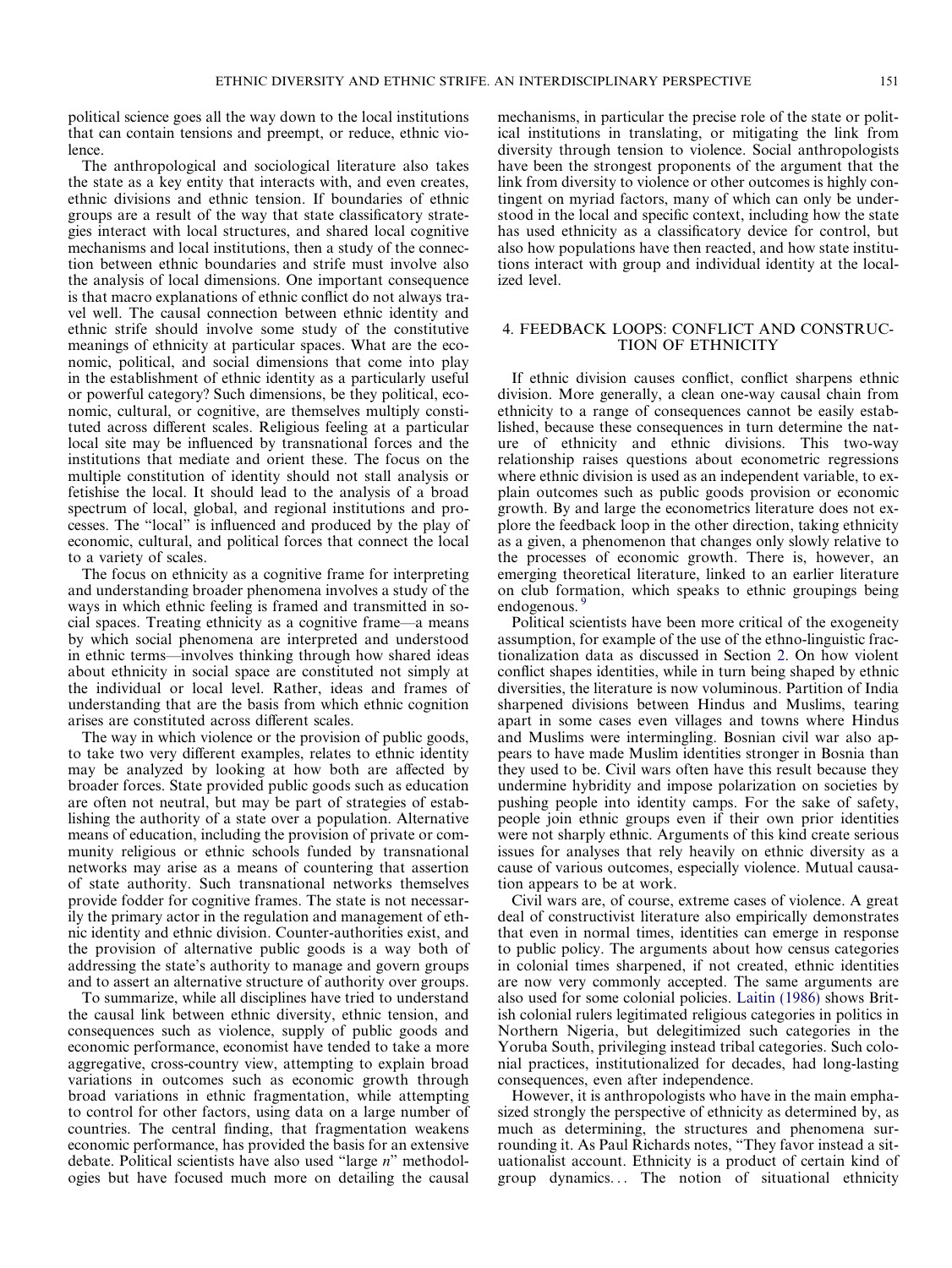amounts to a claim that ethnicity is an epiphenomenon. It is a symptom, not cause, of certain forms of social mobilization." (Richards, this symposium). Further, if this social mobilization leads to violence it further strengthens group divisions. In this view, therefore, violence causes ethnic divisions as much as ethnic divisions causing violence. Although couched in a different language, these concerns are not far removed from econometricians concerns on attributing causality to correlation between measures of ethnic division and outcomes such as violence. "Unobserved heterogeneity" can produce a spurious correlation between the two variables, with some underlying factor ("social mobilization") causing both the division and the violence. Or, indeed, the violence can have feedback effects on division, leading to an overestimate of the importance of division in causing violence ("simultaneity bias"). In other areas of econometric evaluation, for example, the impact of a public program on social outcomes, unobserved heterogeneity, and simultaneity bias are taken on board routinely. Not nearly so much with ethnic division and corresponding outcomes, which perhaps reveals the extent to which ethnicity as being "primordial" dominates the economic discourse.

Thus conflict that centers on the maintenance or perpetuation of group boundaries, and the competing imaginations of these, may feed back onto and strengthen group identity. Conflict may arise from contrasting conceptions of the nature of group boundaries. Competing structures of authority, including the state, local networks of patronage and transnational ideological, cultural, or religious forces, may have very different conceptions of group boundaries and of threats to those boundaries. Hence conflicts that may ostensibly be about issues of class or inequality may enter into established structures of meaning-making to give them an ethnic tinge.<sup>10</sup>

#### 5. PUBLIC POLICY AND ETHNIC TENSIONS

If ethnic divisions often lead to bad outcomes, violence, riots, civil war, low supply of public goods, and low economic growth, what can public policy do about it?

The first principle is surely one of "do no harm," since there is evidence that public policy has sometimes exacerbated ethnic divisions. This is certainly the case when administrators of empires introduced divisions where none existed before, to better manage the large and diverse populations under their control. But policy has caused divisions even when it has not intended to do so. Quite benignly, when ethnicity is used to target transfers to poor populations, it can serve to exaggerate ethnic divisions on the ground. And there can be unintended consequences for ethnic division even of policies that ostensibly have nothing to do with ethnicity. This is particularly the case with macroeconomic policy like trade liberalization, which favors broad economic sectors over others. When these sectors align with ethnic groupings, ethnic divisions can sharpen in unintended fashion (Rwanda, Sri Lanka, Ghana). Macroeconomic policy proposals should at the very least be aware of these unintended consequences.

More positively, how can policy help reduce ethnic divisions, or at least their negative consequences? If cross-ethnic associational life is shown to be a mitigating factor in the causation of ethnic violence and riots, then support for such associational life might be suggested. Certainly the economic analysis of free riding in collective action suggests that associational life will be underprovided. A policy recommendation for a public subsidy to organizations promoting cross-ethnic links thus follows. Such conclusions can be drawn, for example, from the economic analysis of [Dasgupta and Kanbur](#page-9-0) [\(2005, 2007\), La Ferrara \(2003b\), and Miguel and Gugerty](#page-9-0) [\(2005\),](#page-9-0) and political science based analysis of [Varshney \(2002\)](#page-10-0).

If average income gaps between ethnic groups stoke ethnic divisions, then a policy to reduce ethnic income gaps seems to suggest itself. It can be argued that Malaysian policy after the race riots of 1969 embodied this strategy, and that it has on the whole worked well thus far, though some cracks may have opened up of late, as some Malaysians begin to argue that the policy has gone on for too long. Yet a policy for explicit support of Muslim groups in India, to overcome the large income gap between them and Hindus, may not work at all. It is widely believed that such a policy will only stir a counter reaction among many parts of the Hindu community. A policy to reduce income gaps, designed to mitigate ethnic tensions, may in fact exacerbate them in certain contexts.

Political scientists have vigorously debated policy intervention in the field of ethnic conflict. The scholarly dispute is less over whether affirmative action is desirable, if some communities—often minorities (USA, India), but sometimes also majorities (Malaysia, Sri Lanka, South Africa)—feel a deep sense of historical injury, grievance, discrimination, or injustice. The contention is more typically over what form affirmative action should take: Should it be quota-based or incentives-based? Should jobs and educational facilities be the basis of affirmative action, or political representation? Should the public sector be involved in responding to ethnic grievances, or also the private sector? Should primary education of some groups be subsidized or also higher education?

More ambitiously, going beyond specific policies, structural techniques have been proposed and analyzed.<sup>11</sup> Structural techniques do not emphasize specific policy initiatives. Rather, the entire institutional design, aimed at restructuring how political power is organized and acquired, is the focus of structural methods. On structural techniques, a big debate in political science has already been summarized in the previous section: the debate on whether multiethnic societies need consociational systems for social peace? Federalism as a structural technique has also attracted a great deal of attention.

Scholars used to have consensus on the desirability of federalism, if ethnic groups were geographically concentrated. India's linguistic reorganization of polity in the 1950s and 1960s was widely viewed as a great institutional success. By giving each major language group a state in India federation, Indian decision makers removed a great source of ethnic grievance from politics. Religious, caste, and tribal disputes continued to rage in India, but linguistic disputes progressively disappeared. It was also often suggested that Sri Lanka's inability to introduce federalism made the Sinhala-Tamil conflict truly explosive.<sup>12</sup>

The break-up of Soviet Union, Yugoslavia and Czechoslovakia, mostly along what were previously federal lines, has reignited the debate on whether federalism is a desirable institutional device at all, even when ethnic groups are geographically concentrated. Federal systems tend to give states a great deal of power. Instead of arresting rebellion and secession, some scholars suggest, this might actually make both more likely. A lively debate currently marks the analysis of the conditions under which federalism works, and the circumstances under which it does not ([Roeder & Rothschild, 2005](#page-10-0)). In short, the post-1945 experience of policy and institutional interventions continues to suggest that one size will not fit all. Institutional and policy nuancing according to specific contexts may be necessary for successful intervention.

In the same spirit, while anthropology remains somewhat at the periphery of policy prescription, one of its important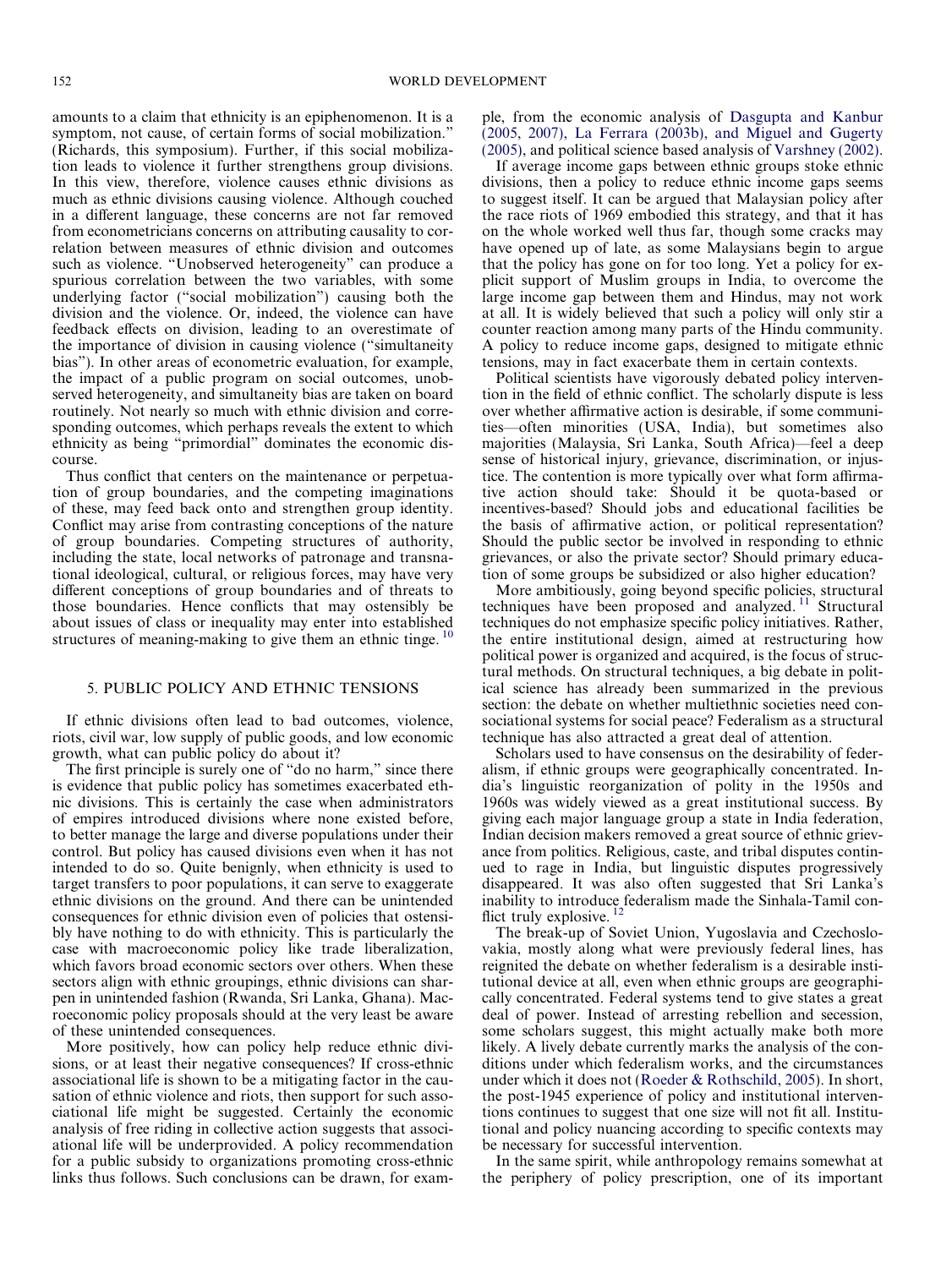functions is as a corrective to policy that may have a tendency to flatten national space. It reminds of the importance of local context, and the complexity and multi-scalar sense of the local. However, it would be useful to try to think how this focus may be translated into concrete policy outcomes.

One approach may be the emphasis on the disjuncture or gap between policy formulation and its implementation. The focus outlined above is on an anthropology that looks at how policies—of ethnic management for example—play out in local settings. The idea is that policies formulated at the broad national level are implemented at the complex local level by agents and intermediaries of the state. These agents and intermediaries relay state power to a local population. In this transmission ideas formulated at the broad level may play out differently, they may be subject to corruption and they may be subject to contrasting responses and resistance at the local level. It is important, and this is perhaps what anthropology most fundamentally brings, to think about policy holistically: formulation is to be connected with implementation. Anthropology may usefully provide insights into how policy may travel successfully to different sites.

In a different way, anthropology may contribute to public policy by reframing how policy issues are perceived. The general tendency in anthropology, and sociology, to focus on the complex social lives of particular communities may act as a corrective to state-centered framing of such communities. The tendency in public policy debates to relate issues to broader national goals may obscure the actuality and meaning of issues in individual communities. The contribution by anthropologists here has been to move away from this "methodological nationalism" ([Wimmer & Glick Schiller, 2002](#page-10-0)) by demonstrating how issues thought in relation to the state and its particular goals of security and order may obscure the complexity of a given issue.  $\frac{13}{2}$ 

Thus, anthropological perspectives warn us against a "one size fits all" application of policy, alerting us to the fact that funds may be ineffective, or may be misused and may end up being channeled to the exact opposite cause. The local context may trump a general policy based on lessons from analysis at a highly aggregated or a highly abstract level.

# 6. ADVANCING INTERDISCIPLINARITY

We have seen that different disciplines bring different perspectives to the analysis and understanding of ethnicity and ethnic strife. <sup>14</sup> Economists are perhaps the most abstract and most aggregated in their analysis. They use a common model to understand the phenomenon at all levels, from local to national to international, but test the model primarily with data at the national level. They tend to take ethnicity as exogenously given, not itself influenced by context or by feedback from its own consequences. This is somewhat surprising given the attention given in the rest of economics to the difficulties of ascribing causality because of "unobserved heterogeneity" and "simultaneity bias."

Equally surprisingly, perhaps, it is anthropologists who emphasize the difficulties of establishing clean simple causal claims, and precisely because of these issues. The language may be different, but the cautionary notes are the same. Within anthropology itself there is debate between the approach of a "thick description" case study which provides a lot of detail and context but which cannot be easily generalized, and "thin description" case studies which do not have as much context and detail, but sufficient to allow more general conclusions to be drawn because of the number and composition of case studies. But there is no question that anthropological investigations of ethnicity and ethnic strife are less abstract and more context specific than those of economists.

Characterizing political science is difficult because it is in flux and is now quite heterogeneous as the result of the growing influence of economics oriented methodologies. Political science seems to occupy the middle level ground between the abstraction and aggregation of economics, and the context specificity and disaggregated perspective of anthropology. This is partly because of the natural focus in political science on processes and outcomes at the level of the country or state—in this they come close to the focus of economists on the determinants of national level economic outcomes. But, even despite the growing influence of deductive model building from economics, political science is unlikely to lose its attention to context specificity and feedback loops in assessing causal claims going from ethnic divisions to ethnic strife or other outcomes.

While a strength of the anthropological perspective is its focus and attention on complex local sites where ethnicity plays out, a related weakness may be a generic difficulty in generalizing and comparing from specific sites. Methodologies of political science or economics can act as a spur to anthropology to think beyond the somewhat closed box of "thick description" ([Geertz, 1973\)](#page-10-0). Conversely, an anthropological perspective may act as a corrective to the "methodological nationalism" ([Wimmer & Glick Schiller, 2002](#page-10-0)) of some social science.

The focus on processes of categorization of the approach outlined here is one way in which anthropological contributions may move beyond a tendency to overly privilege a somewhat cloistered ethnographic site. The emphasis on the broad economic, social and political, and cultural processes and relations at work at the local scale, and at work in delineating ethnic group boundaries, may not only suggest that ethnic boundaries are in flux, but so too are the boundaries of the local. Without a stable site of analysis, anthropology has the opportunity to move beyond thick and localized description toward a broader sense of how the local and its structures of identity are influenced by extra-local forces. The anthropological contribution thus is to study ethnicity as means of highlighting broader economic, social and political issues, and queries. The anthropological optic is useful as a corrective to the methodological nationalism of the social sciences generally and as a way of understanding the complexities of the local as constituted by multi-scalar forces.

One of the great strengths of the anthropological work on ethnicity is that it is subject-driven. Theory emerges from immersion in the field and the behavior of the subjects is probed through participant observation. Standard survey research, used both by economists and by political scientists, is rarely subject-driven. Preexisting theory in a given subfield often determines the questions asked. Surveys may cover a wider range of subjects, but that is typically at the cost of depth ([Laitin, 2006; Varshney, 2006\)](#page-10-0). While it remains unclear what the appropriate mixture of breadth and depth in social science research is, the anthropological mode of inquiry remains uniquely suited to questions that require in-depth analysis.

From the perspective of economists and political scientists the strength of anthropological research lies in theory building, not theory testing. Anthropologists' in-depth focus on a case, or a few cases, is a legitimate way to build theories, but that is not an accepted mode of theory testing in economics, and increasingly in political science, unless the theory to be tested is deterministic and does not allow any exceptions. Testing probabilistic theories, which most social science theories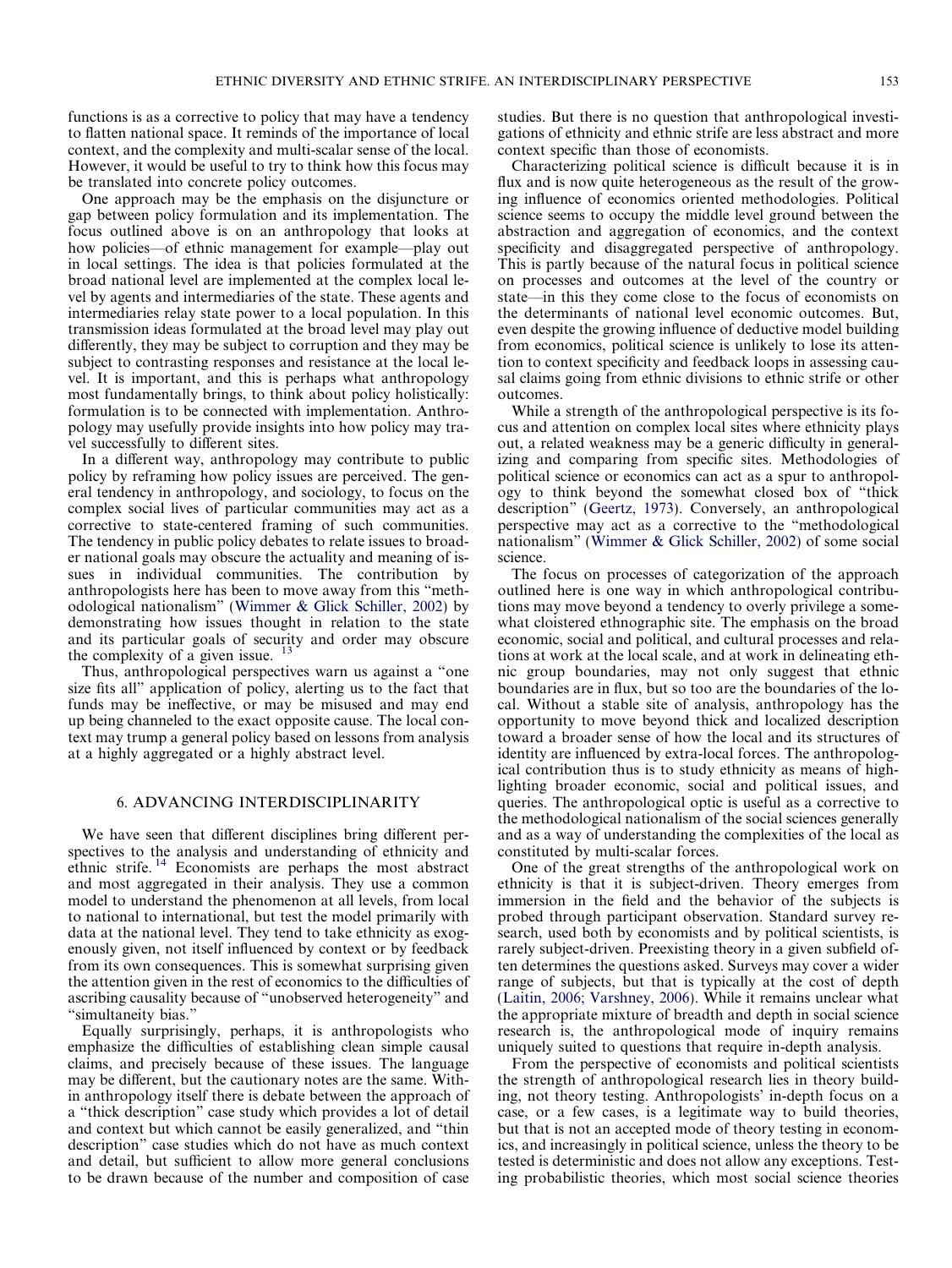tend to be, requires a large sample (or a large- $n$ ). That is what econometrics as a mode of theory testing does.

The anthropologist Andre Gingrich argues that anthropology is necessarily comparative in nature: it is never an isolated study of networks and relations in a particular society—it is never thus simply inductive—but involves comparison, even if only with the anthropologist's own networks and relations. Gingrich argues that fundamental questions of anthropology—what do humans have in common and how do they differ?—require a macro-anthropological approach because connections of a globalized world call for far-ranging comparative study ([Gingrich, 2002\)](#page-10-0). The testing of macro-anthropological theory involves a study of how broad global connections play out differently in different spaces. The macro-anthropological approach does not do away with micro-anthropological studies of specific areas but extends micro-anthropological study where questions about human conditions in specific spaces are connected to broader networks. Cases are extended, what they denote and where geographically they are located are points of contention. At the same time, macro-anthropology requires input from microanthropology for the testing and expansion of its theory ([Tsing, 2004\)](#page-10-0).

Of course, theory building does not have to be case based, or inductive. It can also take a purely deductive form, as in a formal model. Most economists build their theories mathematically, which are then tested econometrically (or experimentally). In contrast, anthropologists build theories inductively—by empirically studying one case in depth, or a few well-chosen cases in substantial depth (thinning thereby description of each case in search of generalization). Political science stands somewhere in the middle. Some political scientists work the way the economists do—building theories formally and testing them with a large number of observations. For theory testing, political scientists are increasingly relying on econometrics or experimental methods.

No single discipline, we believe, has the monopoly of excellence in analyzing ethnicity and ethnic strife. Each discipline has its strengths, and its weaknesses. Indeed, quite often the weakness is simply the other side of the coin from strength. In other words, we should be looking for complementarities between disciplines and deploy them all to understand a vitally important phenomenon.

How can interdisciplinarity in the analysis of ethnicity and ethnic strife be advanced? Several strands of actions suggest themselves. First, there should be more venues where different disciplinary papers are presented and discussed, so that each group becomes familiar with, if not necessarily expert in, the languages of the other groups, as well as with the epistemology that underpins each discipline. But we need to go beyond this general familiarization. Second, we would suggest that interdisciplinary teams should tackle the explanation of, say, a particular episode of ethnic violence to see if they can arrive at a common understanding. Third, another task for interdisciplinary teams could be to focus on the question of what policies might help to mitigate ethnic tension and ethnic violence. The problem is important enough to warrant resources to be devoted to it, and intellectually relevant, puzzling, and demanding enough to warrant the excitement and the commitment of scholars from across the social sciences.

#### 7. OUTLINE OF SYMPOSIUM

This symposium brings together a selection of peer reviewed papers, by leading established scholars and young researchers, on ethnicity and ethnic strife. <sup>15</sup> The papers between them cover the issues raised in this overview, and highlight the complementary strengths of different approaches.

"Inequalities Between Groups: Theory and Empirics" by Arjun Jayadev and Sanjay Reddy is part of a vibrant economic literature devoted to expanding and extending the measurement of group based diversity beyond the simple ethno-linguistic fractionalization measure discussed in earlier sections. Among other dimensions, they incorporate the extent to which differences in average group incomes (for example) account for overall income inequality. The proposed measures are illustrated with data for five societies. The next paper, "Revisiting Between-Group Inequality Measurement: An Application to the Dynamics of Caste Inequality in Two Indian Villages," by Peter Lanjouw and Vijayendra Rao, is also in the same spirit. It proposes a modification of inequalitydecomposition based measures of group inequality, and applies it to the case of caste in India. Both of these papers, and this strand of the economic literature generally, try to integrate different conceptualizations of the salience of ethnicity into the measurement of ethnic diversity.

The next three papers all focus on the most extreme consequence of ethnic tension—civil war. We have discussed the aggregative economic literature on ethnic diversity and its consequences for economic growth and for civil war. We have also discussed critiques of this literature, from within the econometric fold and without. The paper by Graham Brown and Arnim Langer, "Riding the Ever Rolling Stream: Time and the Ontology of Violent Conflict" is a critique from within the econometric frame, and it focuses in particular on the treatment of time in the regression analysis that is at the foundation of the literature. Their overall conclusion, that "we must be much more careful in deriving universalist conclusions about the 'causes' of conflict from econometric studies" is one that makes a case for combining econometric studies with careful case studies of the type that conducted by the next two papers in the symposium.

In their paper, "Sons of the Soil, Migrants, and Civil War," political scientists James Fearon and David Laitin start with the observation that ethnic civil wars are heterogenous, but that in 31% of the cases in their data set "the spark for the war is violence between members of a regional ethnic group that considers itself to be the indigenous "sons-of-the-soil" and recent migrants from other parts of the country." Their analysis and argument, which includes a case study of Sri Lanka, highlights the conditioning variables that turn diversity into tension and tension into violence. Fearon and Laitin emphasize policies and state intervention, as well as the basic structural features of migration into indigenous land, as determinants of outbreak of insurgency and civil war.

Paul Richards brings the perspective of anthropology in his paper, "Tracing Causal Processes in Two West African Villages: A Systematic Approach to the Cultural Explanations of War." But he also addresses fellow anthropologists, challenging what he calls (following Mary Douglas), "bongo-bongoism," and "subjective regression" meaning by this the stringing together of "an attractive necklace of an argument, pleasing to the owner but of no objective robustness." Of course "regression" here means something different from the "regression" of econometrics (or perhaps not!). Richards's challenge relates directly to the "thick description"/"thin description" divide we discussed earlier in this paper, and he advances the exercise of "causal process tracing" as an antidote to overly thick description that then stops there. The specific cases he considers, of insurgencies in West Africa, are illustrations of the method. We have here, therefore, an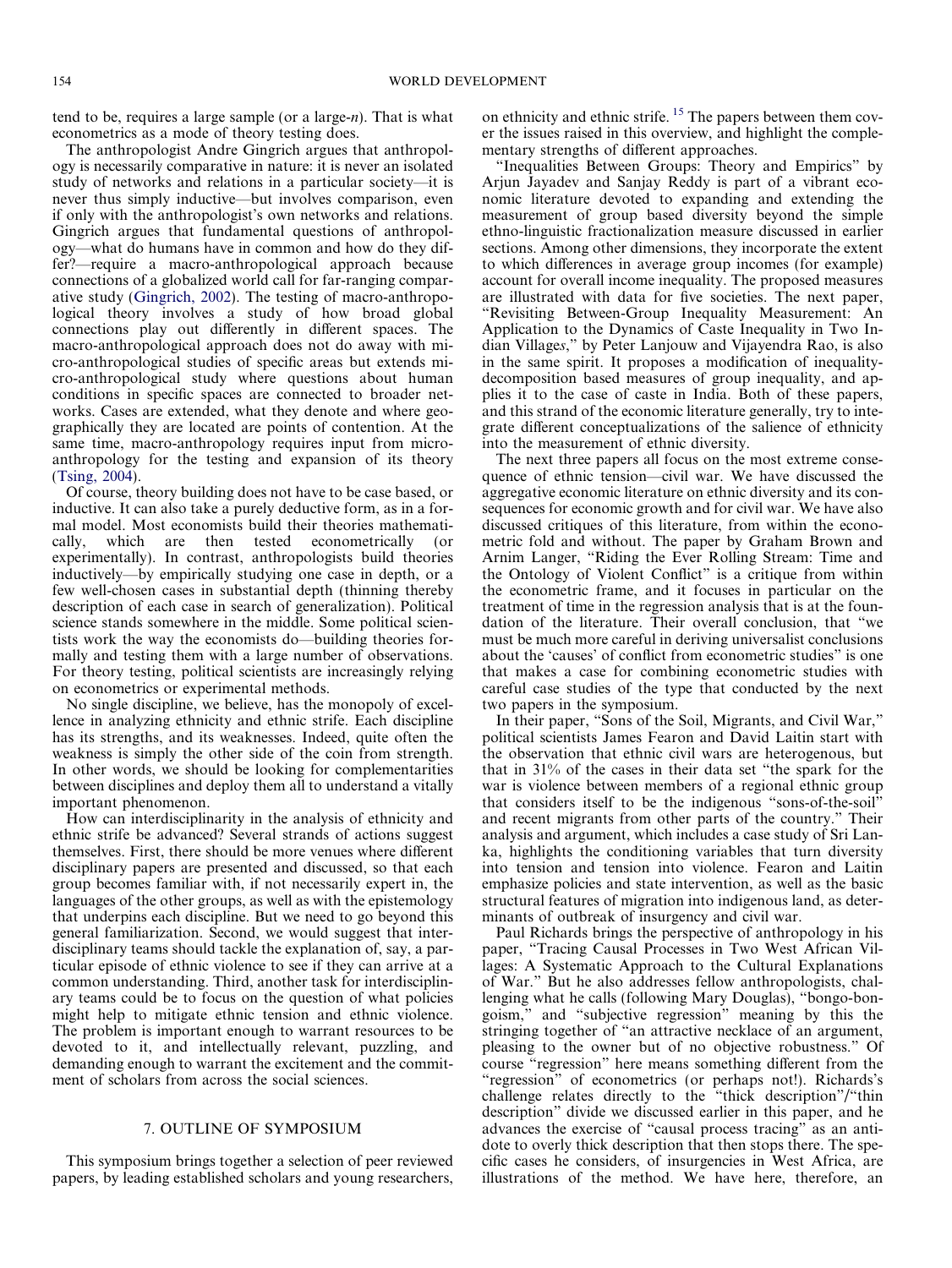anthropologist reaching for generalization from case studies, toward the econometricians Brown and Langer reaching for more specificity from cross-national correlations.

Below the scale of all out ethnic civil war is the violent conflict that is seen in ethnic riots. Two papers in the symposium focus on this phenomenon. The detailed analysis confirms again the importance of contingent factors in converting diversity and tension into conflict. In his paper, "The Spatial Distribution of Riots: Patronage and the Instigation of Communal Violence in Gujarat, India," Ward Berenschot looks at two localities in Ahmedabad during the horrific riots of 2002. One of these communities remained by and large peaceful despite the mayhem surrounding it, while the other succumbed to Hindu-Muslim violence. What explains the difference, according to Berenschot, is the presence in the latter case of "political patronage networks that derive electoral gains from political violence." Of course this in turn raises the question of why one community has such networks and the other does not, but the general point about the lessons to be learnt from disaggregating and comparing across localities is well made.

Samsul Rizal Panggabean and Benjamin Smith, in their paper, "Explaining Anti-Chinese Riots in Late 20th Century Indonesia" find a similar phenomenon to be explained namely the absence of riots in some places and at certain times, but not in others. Applying process tracing to paired city comparisons of Medan-Solo, which experienced violence in May 1998, and Surabaya-Yogyakarta, which experienced none, they argue that where the security forces could not control anti-state student demonstrations, they provoked "anti-Chinese violence to distract from (a) their inabilities to control protests and (b) their own targeting in protesters' rhetoric." Panggabean and Smith use the term "frame shifting strategy" to describe this phenomenon, and show how a seemingly unrelated event (protests against the government by students) can be channeled into ethnic conflict by political actors and entrepreneurs.

Since a significant amount of ethnic violence is perpetrated against and by Islamic groups, the issue of Islamic identity and its interactions with surrounding politics and culture are a prominent feature of the literature on ethnicity and ethnic strife. The next two papers in the symposium take up this issue. Jean-Philippe Platteau's paper, "Political Instrumentalization of Islam and the Risk of Obscurantist Deadlock" deals with the question of whether there is something inherent in Islam that is incompatible with democracy, as suggested by Bernard Lewis and Samuel Huntington. Platteau argues the contrary, starting from "a systematic misconception about the true nature of the relationship between Islam and politics: far from being fused into the religious realm, politics tends to dominate religion." With this background, and given the decentralized nature of religious authority in Islam, Platteau concludes that the greater risk is one of "obscurantist deadlock" where political competition uses religion in increasingly vicious ways.

A different perspective on Islam, and indeed on religion, is provided by Patrick Eisenlohr in "Religious Media, Devotional Islam, and the Morality of Ethnic Pluralism in Mauritius." We have discussed ethnic markers, and religion as one such marker, earlier in this paper. The focus there was on "boundary maintenance." But Eisenlohr argues that this misses the moral dimensions of religious teaching, and the effect that this can have on inter-ethnic relations—helping coexistence rather than hindering it. He argues that this is the case in Mauritius, where religion is very much in the public sphere, and religious traditions contribute to the successful ethnic pluralism that is the hallmark of that polity.

The final two papers continue the theme of interactions at the boundary, and the management of collective action in the presence of ethnic divisions. Daniel Monterescu, in his paper, "Estranged Natives and Indigenized Migrants: An Anthropological Perspective on Ethnically Mixed Towns in Israel," argues that contrary to an "ethnocracy" perspective of spatial segregation, "it is precisely the indeterminate "contact zone" between and betwixt communities and spaces that constitutes the political and cultural realities in the city." Monterescu in effect offers a counter to "methodological nationalism," which was considered as a key feature of social scientific study of ethnicity in an earlier section in this overview. It allows us to see the mechanism of "productive negotiation of cultural identities and social worlds," which the aggregative perspective of economics or even political science might miss.

The last paper in the symposium is at the other end of the spectrum from ethnic strife and violence. It considers a case where there has been progress and social development despite high fragmentation along ethnic and religious lines. In essence the paper offers yet another challenge to studies based on "the size and distribution of ethnic groups as a proxy for the nature of ethnic relations." In her case study of the Indian state of Kerala, "We-ness and Welfare: A Longitudinal Analysis of Social Development in Kerala, India," Singh argues that "cohesiveness of the political community, a subjective feeling of belonging to a common polity," can transcend demographics of ethnic fragmentation. This of course raises the question what in turn gives rise to these subjective feelings of integration, and how these cases differ from cases where ethnic divisions do indeed translate into ethnic tension and then into ethnic violence.

#### 8. CONCLUSION

Until the early 1980s, very few scholars were interested in ethnicity. Indeed, if one were to hazard a guess, only the discipline of anthropology was paying sustained intellectual attention to ethnic groups. By the late 1980s, the number of political scientists studying ethnicity began to increase substantially. And by the late 1990s, economists also started paying attention.

Both political science and economics came to ethnicity indirectly. The study of conflict has traditionally been a major domain of inquiry within political science. By the 1980s, so much of the conflict raging in the world appeared to be framed in ethnic terms that the conceptual category of ethnicity had to be taken seriously, if not accepted uncritically. And for many development economists, the economic decline of sub-Saharan Africa by the 1990s was a matter of grave concern. Could African economic stagnation, they asked, have something to do with Africa's ethnic divides? Ethnicity became relevant to political science and economics because some of the great substantive questions of the disciplines spurred an intellectual move in that direction.

By now the number of scholars studying ethnicity and ethnic strife is truly large. What is surprising, however, is how little systematic communication, let alone interaction, there is between researchers across these disciplines. Part of the reason, of course, has to do with the disciplinary languages and boundaries that make interdisciplinary communication difficult. But part of the reason is also quite simply the lack of venues for interaction between researchers from different disciplines. The scholarship is located in various academic disciplines, but there is virtually no interdisciplinary site where insights, methods, and conclusions are jointly shared or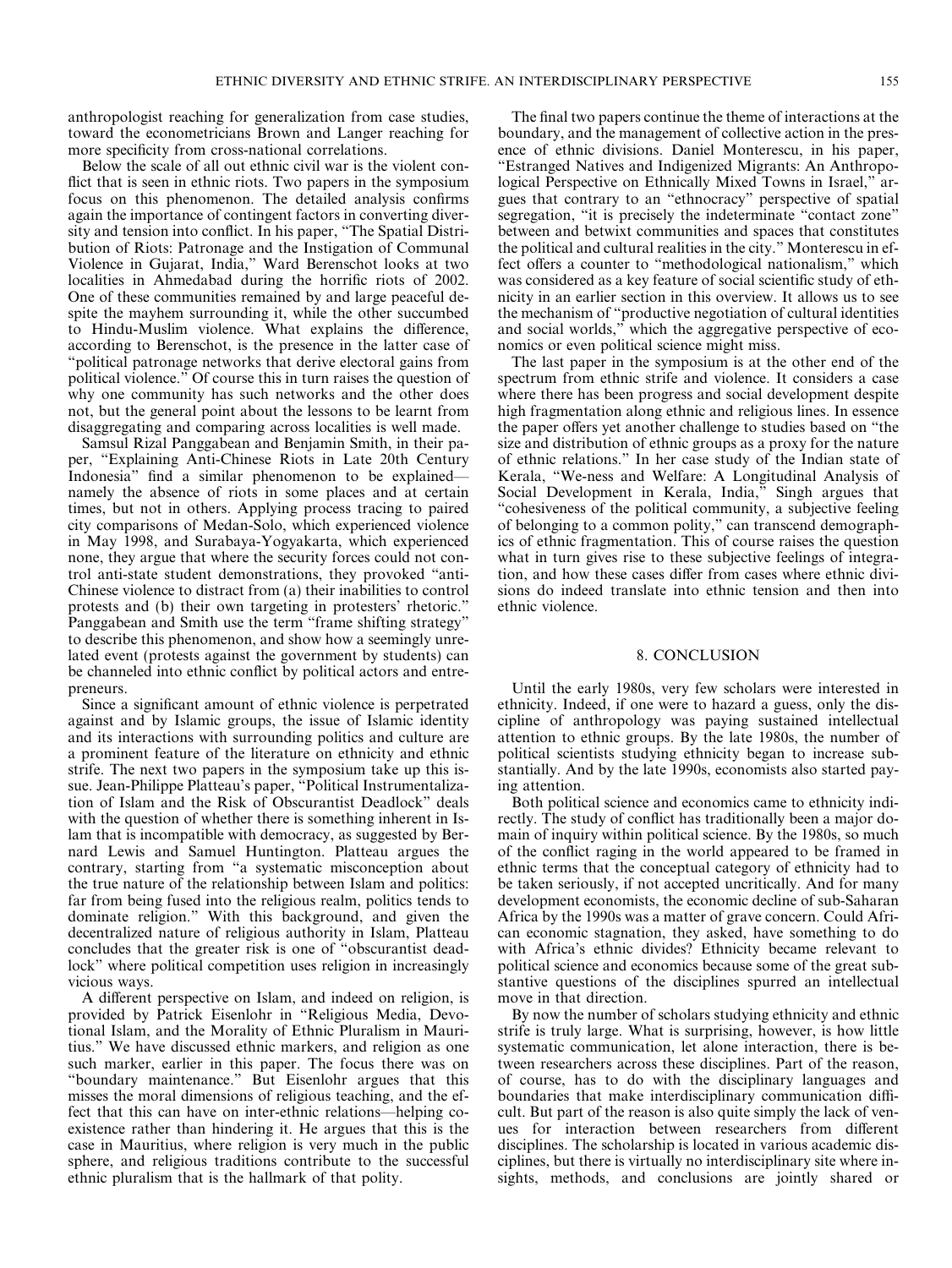<span id="page-9-0"></span>collectively interrogated. Collaborative research endeavors are also quite rare. Will interdisciplinarity bring greater intellectual rewards? We have argued in this paper that each discipline has complementary strengths (not to mention weaknesses) and, given the nature of the problem at hand, the case for interdisciplinarity is strong indeed.

# **NOTES**

1. See Biggs, Raturi, and Srivastava (2002), Fafchamps (2000, 2004), and La Ferrara (2003a).

2. For a detailed discussion, see [Varshney \(2007\)](#page-10-0).

3. But the contructivist views of ethnic conflict, as opposed to ethnic identity, remain less compelling. See [Varshney \(1997, 2007\).](#page-10-0)

4. The literature is by now huge. See, for example, Alesina and La Ferrara (2005), Arcand, Guillaumont, and Jeanneney (2000), and Bates (2000).

5. Also see Colley (1993) for the construction of British national identity.

6. For the highly influential early insights on these matters, see [Rudolph](#page-10-0) [and Rudolph \(1967\) and Weiner \(1978\)](#page-10-0).

7. See, for example, [Tavares and Wacziarg \(2001\)](#page-10-0).

8. On the general question of institutions and conflict within a crosscountry regression framework, see [Easterly \(2001\).](#page-10-0)

9. See, for example, Alesina, Baqir, and Hoxby (2004) and Demange and Wooders (2005).

10. For example, in her studies of Adivasi groups in Kerala, Luisa Steur argues that loss of land, often due to transnational economic issues, is used by a transnational, and multinational, network of Adivasi and indigenous peoples groups to mobilize ethnic identity [\(Steur, 2009\)](#page-10-0). Here Adivasi identity is at least partly taken out of its local contexts and related to a broader international movement of indigenous groups. While conflict does appear to contribute to the construction, and indeed regularization, of ethnic identity, it may be important to see how that conflict is read by different and competing structures of authority. The conflict over land documented by Steur was interpreted by the local government in Kerala as an incidence of tribal recalcitrance in the face of modernity. The Kerala government's response (a mixture of punitive measures and the provision of economic goods) may be read as a means of asserting a particular discourse about 'tribals' and it may reflect the tendency and preference of the government to localize the issue and problem of Adivasi whereas transnational networks of Adivasi and indigenous activists sought to locate the issue in terms of a broader incipient worldwide network of indigenous peoples.

11. The conceptual difference between structural and policy techniques was first drawn by [Horowitz \(1985\)](#page-10-0).

12. [Stepan, Linz, and Yadav \(2010\)](#page-10-0) make this point at great length.

13. For example, the anthropologist Ana Bleahu, working with Romanian and Roma undocumented migrants in Italy, note that state discourses that emphasize the illegality of such groups that have legitimized policies of expulsion policy by the Italian authorities on people identified as Roma, presume a somewhat flat national space and the prevailing authority of the Romanian state over that space. Bleahu argues that the policy of expulsion of Roma does not take into account the inconsistencies in a system where a continuing economic need for cheap labor coupled with persistent corruption and restrictive legal migration policies combine to encourage irregular migration. Rather than expulsion, the needs of an economic system would rather suggest a regularization of their status and of their access to labor markets (Bleahu, 2007).

14. For a previous exchange on the relevance of ethnographic and "rational" approaches in the field of ethnic conflict, see [Laitin \(2006\) and](#page-10-0) [Varshney \(2006\).](#page-10-0)

15. The papers were selected after peer review from among the papers presented at conference on Ethnicity and Ethnic Strife, held at the Central European University in September 25–27, 2008.

#### **REFERENCES**

- Alesina, A., & La Ferrara, E. (2005). Ethnic diversity and economic performance. Journal of Economic Literature, XLIII(September), 762–800.
- Alesina, A., Baqir, R., & Easterly, W. (1999). Public goods and ethnic divisions. Quarterly Journal of Economics, 114(4), 1243–1284.
- Alesina, A., Baqir, R., & Hoxby, C. (2004). Political jurisdictions in heterogeneous communities. Journal of Political Economy, 112(2), 348–396.
- Anderson, B. (1991). Imagined communities (2nd ed.). London: Verso.
- Arcand, J.-L., Guillaumont, P., & Jeanneney, S. G. (2000). How to make a tragedy: On the alleged effect of ethnicity of growth. Journal of International Development, 12(7), 925–938.
- Bates, R. H. (2000). Ethnicity and development in Africa: A reappraisal. American Economic Review, 90(2), 131–134.
- Biggs, T., Raturi, M., & Srivastava, P. (2002). Ethnic networks and access to credit: Evidence from the manufacturing sector in Kenya. Journal of Economic Behavior and Organization, 49(4), 473–486.
- Bleahu, A. (2007). With calluses on your palms they don't bother you': Illegal Romanian migrants in Italy. Focaal, 49, 101–109.
- Bossert, W., Pattanaik, P. K., & Xu, Y. (2003). Similarity of options and the measurement of diversity. Journal of Theoretical Politics, 15(4), 405–421.

Barth, F. . (Ed.) (1969). Ethnic groups and boundaries: The social organization of culture difference. Oslo: Universitetsforlaget.

- Brass, P. (1997). Theft of an idol. Princeton: Princeton University Press.
- Brubaker, R., Loveman, M., & Stamatov, P. (2003). Ethnicity as Cognition. Theory and Society, 33, 31–64.
- Chandra, K. (2006). What is ethnic identity and does it matter?. Annual Review of Political Science, 9, 397–424.
- Colley, L. (1993). Britons. New Haven: Yale University Press.
- Collier, P., Wlliott, V. L., Hegre, H., Howeffler, A., Reynal-Querol, M., & Sambanis, M. (2003). Breaking the Conflict Trap: Civil War and Development Policy. World Bank Policy Research Report. Oxford, UK: Oxford University Press .
- Collier, P. (2000). Ethnicity, politics, and economic performance. Economics and Politics, 12(3), 225-245.
- Demange, G., & Wooders, M. (2005). Group formation in economics: Networks, clubs, and coalitions. Cambridge: Cambridge University Press.
- Dasgupta, I., & Kanbur, R. (2005). Bridging communal divides: Separation, patronage, integration. In C. Barrett (Ed.), The social economics of poverty (pp. 146–170). Routledge.
- Dasgupta, I., & Ravi, K. (2007). Community and class antagonism (with I. Dasgupta). Journal of Public Economics, 91(9), 1816–1842.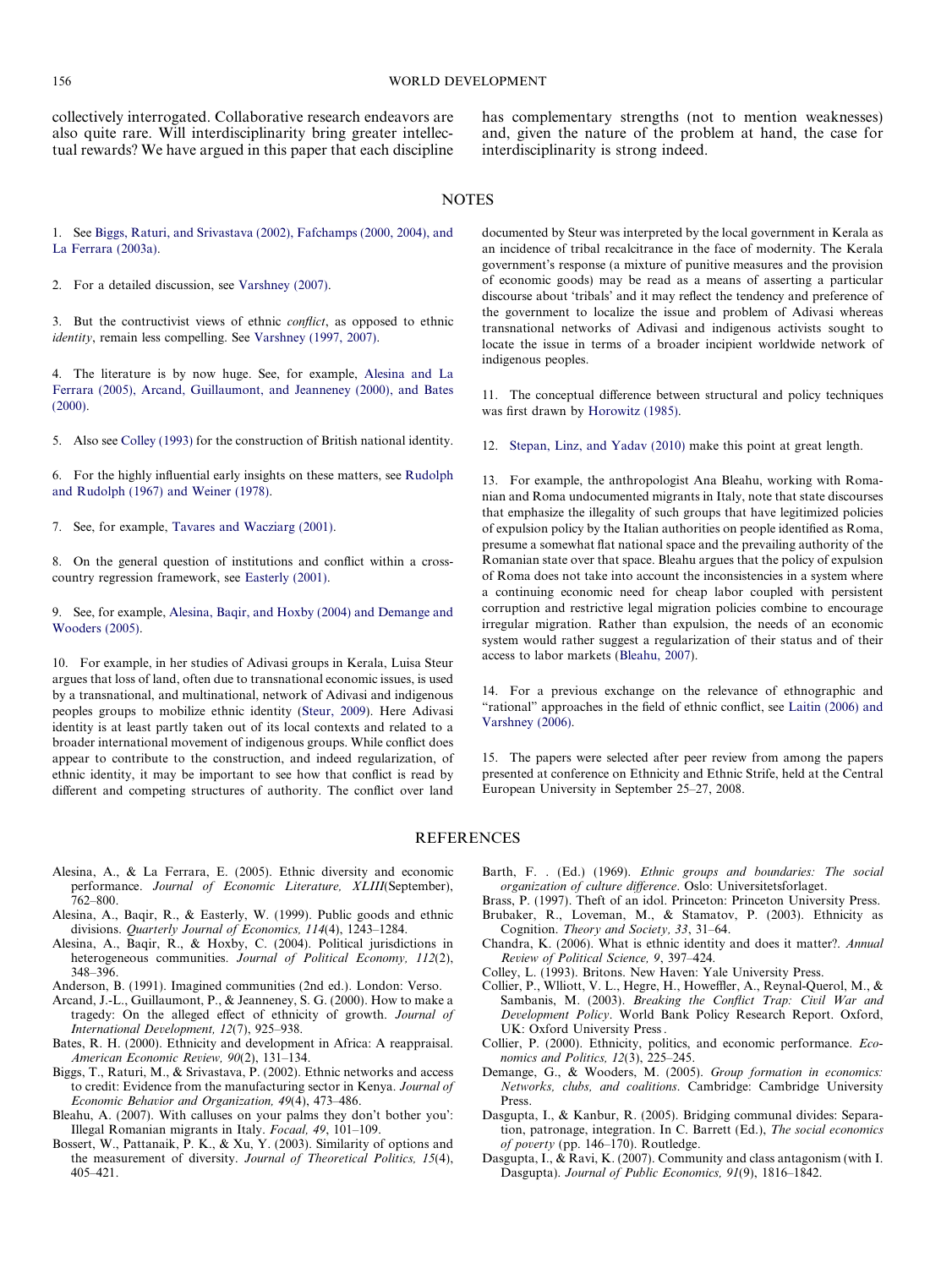- <span id="page-10-0"></span>Davidson, J. S. (2008). From rebellion to riots: Collective violence in Indonesian Borneo. Madison: University of Wisconsin Press.
- Dirks, N. B. (2001). Castes of mind: Colonialism and the making of modern India. Princeton: Princeton University Press.
- Easterly, W. (2001). Can institutions resolve ethnic conflict? Economic Development and Cultural Change, 49(4), 687–706.
- Easterly, W., & Levine, R. (1997). Africa's growth tragedy: Policies and ethnic divisions. Quarterly Journal of Economics, 112(4), 1203–1250.
- Esteban, J., & Ray, D. (1994). On the measurement of polarization. Econometrica, 62(4), 819–851.
- Fafchamps, M. (2000). Ethnicity and credit in African manufacturing. Journal of Development Economics, 61(1), 205–235.
- Fafchamps, M. (2004). Market institutions in sub-Saharan Africa: Theory and evidence. Cambridge: MIT Press.
- Fearon, J., & Laitin, D. (1996). Explaining interethnic cooperation. American Political Science Review, (December), 715–735.
- Geertz, C. (1973). Thick description: Toward an interpretive theory of culture. In The interpretation of cultures: Selected essays (pp. 3–30). New York: Basic Books.
- Gingrich, A. (2002). When ethnic majorities are Dethroned: Toward a methodology of self-reflexive, controlled macrocomparison. In A. Gingrich, & R. Fox (Eds.), Anthropology, by comparison. London: Routledge.
- Hirschman, C. (1987). The meaning and measurement of ethnicity in Malaysia: An analysis of census classifications. The Journal of Asian Studies, (46), 555–582.
- Horowitz, D. L. (1985). Ethnic groups in conflict. Berkeley: University of California Press.
- Horowitz, D. L. (1989). A democratic South Africa? Berkeley: University of California Press.
- Kalyvas, S. (2006). The logic of violence in civil war. New York: Cambridge University Press.
- La Ferrara, E. (2003a). Kin groups and reciprocity: A model of credit transactions in Ghana. American Economic Review, 93(5), 1730–1751.
- La Ferrara, E. (2003b). Solidarity in heterogeneous communities. In P. van Parjis (Ed.), Cultural diversity vs. economic solidarity. Brussels: DeBoeck University.
- Laitin, D. D. (1986). Hegemony and culture. Chicago: University of Chicago Press.
- Laitin, D. D. (1998). Identity in formation. Ithaca: Cornell University Press.
- Laitin, D. D. (2006). Ethnography and/or rational choice. Qualitative Methods, 4(Spring), 1.
- Li, T. (1999). Compromising power: Development, culture and rule in Indonesia. Cultural Anthropology, 40(3), 277–330.
- Lijphart, A. (1977). Democracy in plural societies: A comparative exploration. New Haven: Yale University Press.
- Mafeje, A. (1971). The ideology of tribalism. Journal of Modern African Studies, 9(2), 253–261.
- Malesevic, S. (2004). The sociology of ethnicity. London: Sage.
- Mamdani, M. (1996). Citizen and subject: Contemporary Africa and the legacy of late colonialism. Princeton: Princeton University Press.
- Miguel, E., & Gugerty, M. K. (2005). Ethnic diversity, social sanctions, and public goods in Kenya. Journal of Public Economics, 89(11-12), 2325–2368.
- Mill, J. S. (1990). Three essays. New York: Oxford University Press.
- Montalvo, J. G., & Reynal-Querol, M. (2005). Ethnic polarization, potential conflict, and civil wars. American Economic Review, 95(3), 796–816.
- Posner, D. N. (2004a). Measuring ethnic fractionalization in Africa. American Journal of Political Science, 48(4), 849–863.
- Posner, D. N. (2004b). The political salience of cultural difference: Why Chewas and Tumbukas are allies in Zambia and adversaries in Malawi. American Political Science Review, 98(4), 529–545.
- Roeder, P., & Rothschild, D. (Eds.) (2005). Sustainable peace: Power and democracy after civil wars. Ithaca and London: Cornell University Press.
- Rudolph, L., & Rudolph, S. (1967). The modernity of tradition. Chicago: University of Chicago Press.
- Steinberg, S. (2001). The ethnic myth: Race, ethnicity and class in America. Boston: Beacon Press.
- Stepan, A., Linz, J., & Yadav, Y. (2010). Crafting nation states: India and other multinational democracies. Baltimore and London: The Johns Hopkins University Press.
- Steur, L. (2009). Adivasi mobilization: 'Identity' versus 'class' after the Kerala model of development?. Journal of South Asian Development,  $4(1)$ , 25–44.
- Tavares, J., & Wacziarg, R. (2001). How democracy affects growth. European Economic Review, 45(8), 1341–1378.
- Taylor, C. (1994). Multiculturalism and the politics of recognition. Princeton: Princeton University Press.
- Tsing, A. (2004). Friction: an ethnography of global connections. Princeton: Princeton University Press.
- van Klinken, G. (2007). Communal violence and democratization in Indonesia. London: Routledge.
- Varshney, A. (1997). Postmodernism, civic engagement and ethnic conflict: A passage to India. Comparative Politics, 30, 1.
- Varshney, A. (2002). Ethnic conflict and civic life: Hindus and Muslims in India. New Haven: Yale University Press.
- Varshney, A. (2006). Recognizing the tradeoffs we make. Qualitative Methods, 4(Spring), 1.
- Varshney, A.  $(2007)$ . Ethnicity and ethnic conflict. In C. Boix, & S. Stokes (Eds.), Oxford handbook of comparative politics. Oxford University Press.
- Varshney, A. (2008). Collective violence in Indonesia: An overview. The Journal of East Asian Studies, 8(3), 341–360.
- Weber, E. (1976). Peasants into Frenchmen: The modernization of Rural France (pp. 1870–1914). Stanford: Stanford University Press.
- Weiner, M. (1978). Sons of the soil. Princeton: Princeton University Press.
- Wilkinson, S. I. (2005). Votes and violence: Electoral competition and ethnic riots in India. Cambridge: Cambridge University Press.
- Williams, B. F. (1989). A class act: Anthropology and the race to nation across ethnic terrain. Annual Review of Anthropology, 18, 401–444.
- Wimmer, A., Cederman, L., & Min, B. (2009). Ethnic Politics and Armed Conflict: A Configurational Analysis of a New Global Dataset. American Sociological Review, 74, 316–337.
- Wimmer, A., & Glick Schiller, N. (2002). Beyond methodological nationalism: Nation-state building, migration and the social sciences. Global Networks, 2(4), 301–334.

# APPENDIX

Ethnicity and Ethnic Strife, Special Issue of World Development

Table of contents

Ravi Kanbur, Prem Kumar Rajaram and Ashutosh Varshney

Ethnic Diversity and Ethnic Tension: An Interdisciplinary Perspective

Arjun Jayadev and Sanjay G. Reddy

Inequalities Between Groups: Theory and Empirics Peter Lanjouw and Vijayendra Rao

Revisiting Between-Group Inequality Measurement: An Application to the Dynamics of Caste Inequality in Two Indian Villages

Graham K. Brown and Arnim Langer

Riding the Ever Rolling Stream: Time and the Ontology of Violent Conflict

James D. Fearon and David D. Laitin

Sons of the Soil, Migrants and Civil War

Paul Richards

Tracing Causal Processes in Two West African Villages: A Systematic Approach to the Cultural Explanations of War

Ward Berenschot

The Spatial Distribution of Riots: Patronage and the Instigation of Communal Violence in Gujarat, India Samsu Rizal Panggabean and Benjamin Smith

(continued on next page)